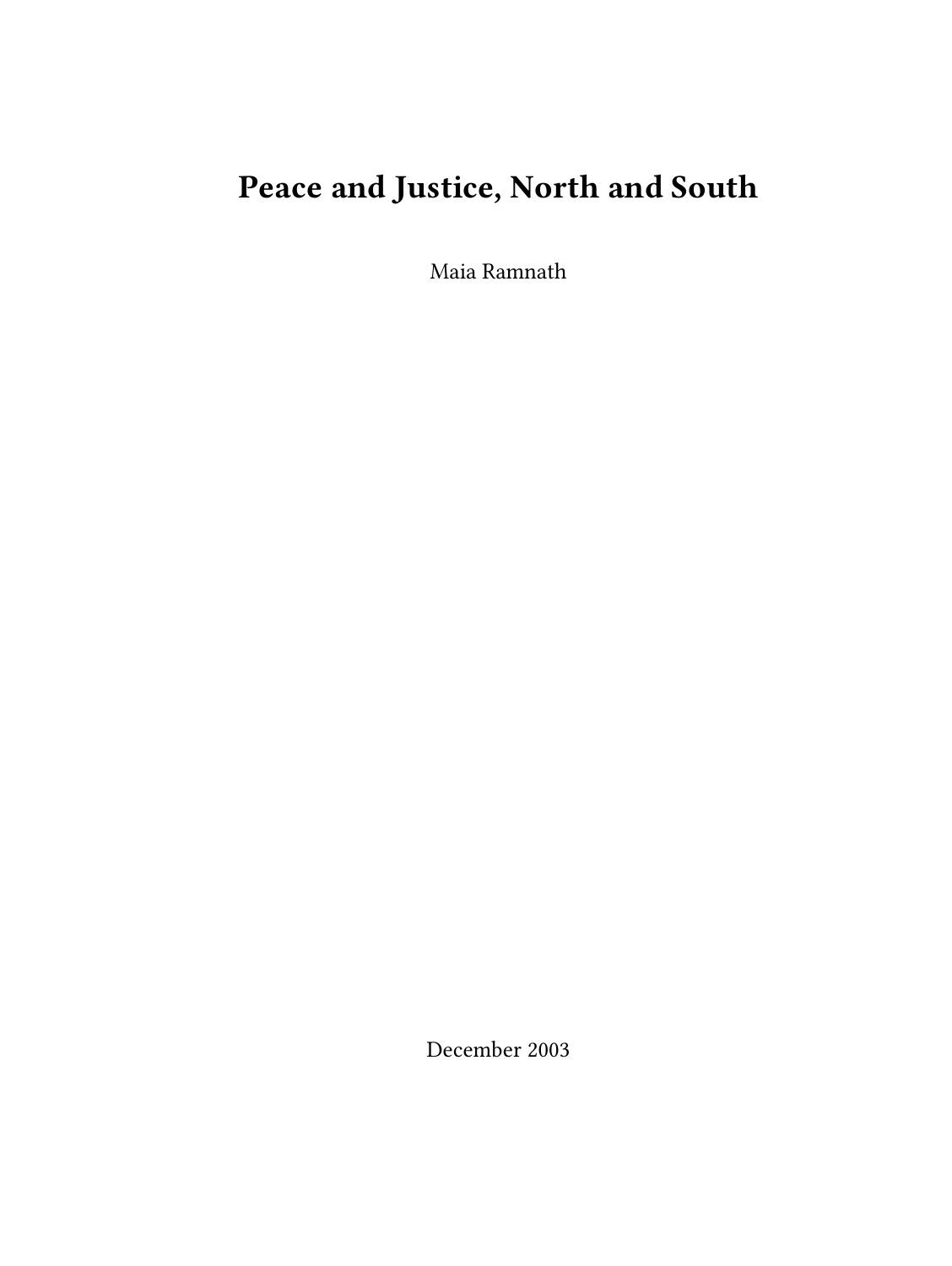## **Contents**

| Peace vs. Justice in the Global North $\ldots \ldots \ldots \ldots \ldots \ldots \ldots \ldots \ldots$        |  |
|---------------------------------------------------------------------------------------------------------------|--|
|                                                                                                               |  |
| Bridging the Gaps research resources in the series of the series of the series of the Saps resources in the S |  |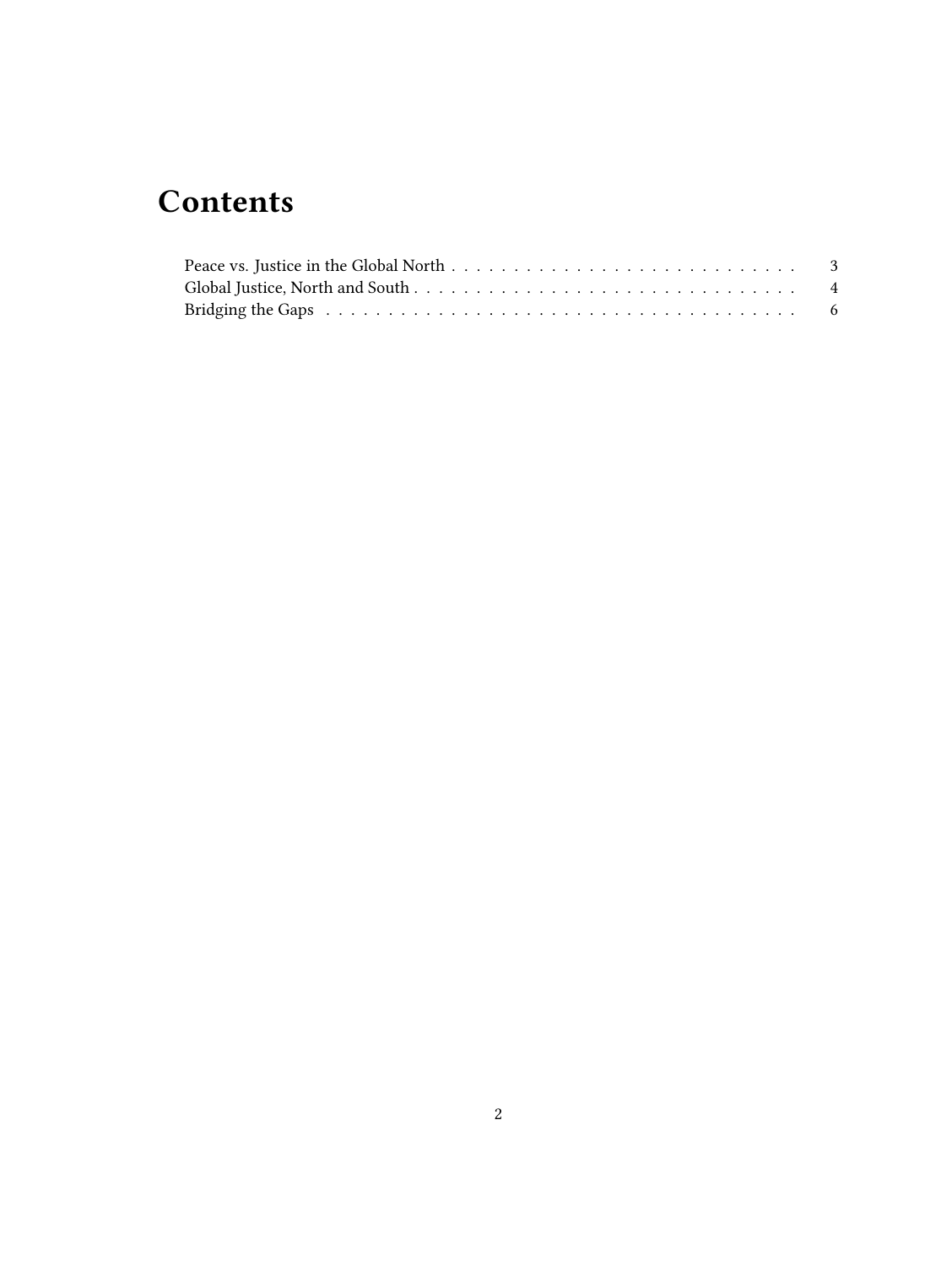From Fall 2002 to Spring 2003, much of my political activity focused on opposing the invasion of Iraq. Autumn 2003 was sandwiched by Cancun and Miami, and on all these occasions success seemed far away. September's euphoric WTO ministerial meeting spurred dissenters on, only to be trounced at the FTAA summit two months later. Setbacks are how we learn, right? In a single year of resistance in confrontation with both the neoconservative militarist and the neo-liberal strategies of world domination, I glimpsed two criss-crossed contrasts in protest culture coming into play. The first framed organizing either as antiwar or as global justice in the United States; the second framed global justice organizing differently in the north and the south. As we grapple with understanding the manifestations of power, and how resistance to it must evolve, there's a lot to be learned from these juxtapositions.

#### <span id="page-2-0"></span>**Peace vs. Justice in the Global North**

While there is significant overlap, it is fair to distinguish two strains of relatively privileged dissent in this country, with identities constructed through different genealogies, mentors, organizations and seminal campaigns. In the loosest sense, one could track them through their faiths: in spirituality, or in some form of a radical left. From World War I to Vietnam to Iraq, parts 1 and 2, both movements have vehemently opposed American wars, though that opposition has not been based necessarily in identical rationales, or compatible tactics of resistance.

So in a sense, it was a relief for me to take the streets once again this fall against the institutions of global capitalism, after a year of protesting the invasion of Iraq. This was more my style. Meaning…what? That I'd prefer the dissentionary privilege of hanging out with white kids in black Carhartts and stenciled patches lining up for their vegan dinner from Food Not Bombs, over that of hobnobbing with cleaner, older white folks in sweaters and slacks bowing heads at a candlelight vigil? That I'd prefer ripping down fences to the beat of a bucket drum brigade over pledging not to raise my voice as I step across a line into the arms of the authorities? That I'd feel less discomfort with a culture that fetishizes tactics of confrontation and escalation, than with one that fetishizes tactics of non-confrontation and de-escalation? I won't deny my tendencies. But it's not quite what I mean. In any case these are superficial characterizations. And yet I do think that faultlines between organizing cultures often indicate deeper differences, both at the level of fundamental analysis and at the level of structural location, the latter especially when there is a subtext of race/class privilege involved. It's an acknowledged problem that global justice organizing in the United States tends to be dominated iconographically by a very specific subculture claimed by the crusty-punk-anarchist set, largely white; and that this very specific subculture can be alienating to people who are not young, not white, not male, or who just happen to like the wrong music. The underlying causes of such discomfort within a movement need to be addressed, if a movement is ever to gain critical mass — i.e. to become effective, and not merely an alternative enclave. Superficial stylistic expressions must not be mistaken for underlying substance, nor insular scenes for cohesive social movements. The Root Cause coalition, as a case in point, played a key role in the Miami mobilization; yet by default, the general atmosphere of meetings at the convergence center did not reflect this. Indeed, the reminder that it was Root Cause-affiliated activists who bore the worst instances of police brutality risked falling through the cracks.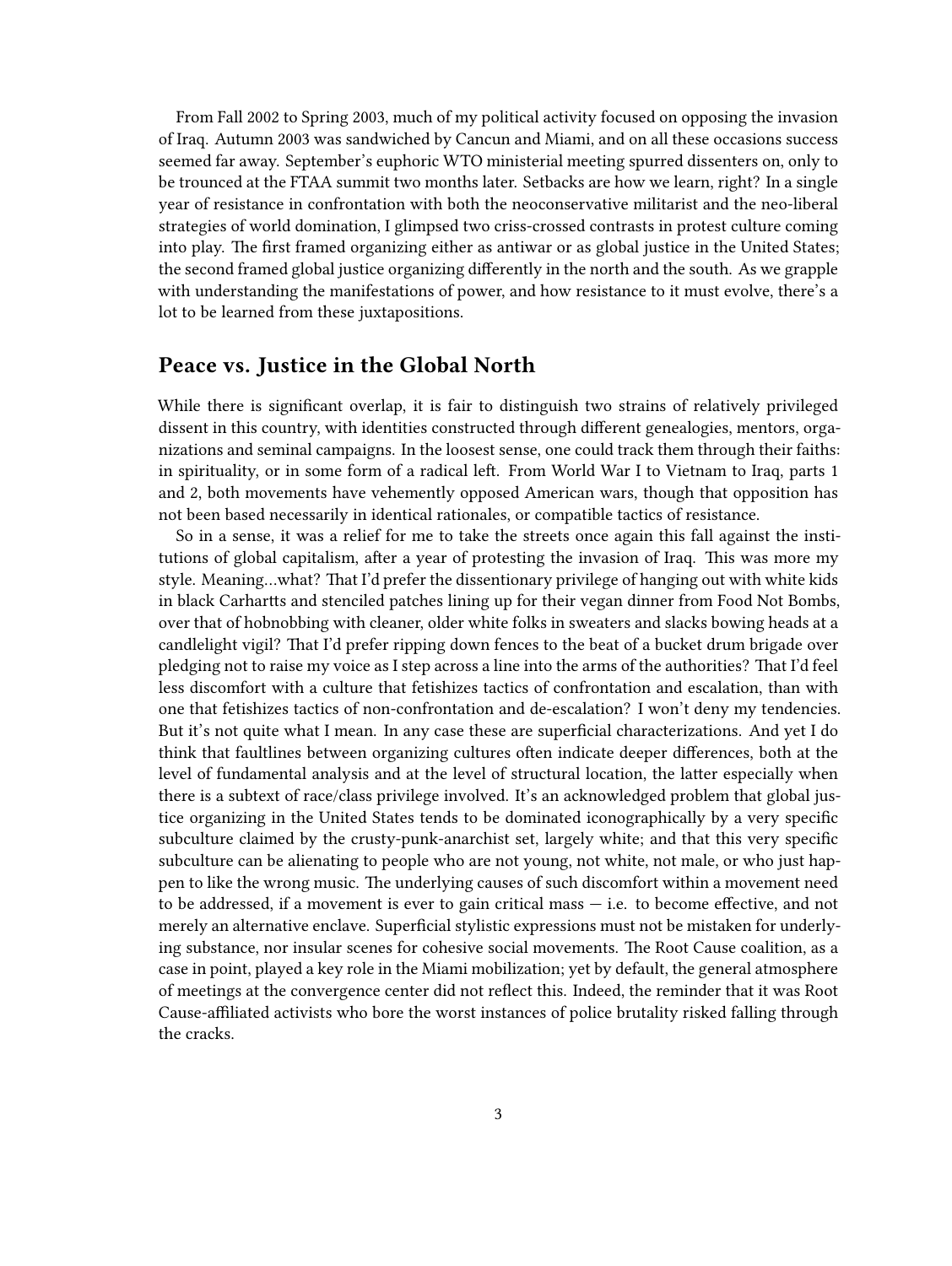But even among the relatively privileged, the targets we choose to focus on and the tactics we bring to bear offer clues to the way in which we understand the world, its structures of oppression, and our roles and identities in relation to them. My comfort level in a global-justice as opposed to a peace context goes deeper than demeanor. It has to do with the fact that here the target is more directly linked to an analysis of capitalism, and to a conception of the state as an essentially violent institution, rather than a welfare provider whose war-making is an aberration. In any case, a large component of this anti-war movement  $-$  as opposed to the ongoing, self-identified peace movement — was the global justice movment. Hence the instant shift from anti-IMF/ World Bank to anti-war messaging in mobilizations dating from September 12, 2001 in New York City. Hence the recognizable ambience of the several days of chaos that engulfed San Francisco when the invasion was declared on March 19, 2003. Hence the continued emphasis by protesters on corporate profiteering by the likes of Bechtel, KBR/Halliburton, Carlyle, ExxonMobil, and ChevronTexaco.

But that was not the whole picture of a peace demo. Churches and faith-based organizations naturally have a long tradition of opposition to war in all its forms, in which political economy is often beside the point. They also have a long tradition of missionary work, which has all too often meant paternalistic charity paid for with cultural imperialism. Too, moderate democrats, liberals, intellectuals, and patriotic Americans could make a strong case against this war: as financial idiocy, as geopolitical blunder, as violation of the nationos founding principles. In other words, they could make a rational case that this war was and is against national self-interest. Similarly, some of the unions who oppose the WTO, NAFTA and the FTAA do so not out of any objection to capitalism, but because they very rationally deduce that the results are detrimental to their competitive advantage.

Indeed, more than once in articles and letters to editors last year I heard "respectable" protesters register distaste for fringe extremists who, by bringing lefty rhetoric into it, threated to discredit the entire upsurge of popular anti-war feeling. True, in some cases they were talking about International ANSWER, whose sketchy crypto-Stalinism I'm as eager to disavow as are moderates. Nevertheless the point is just as applicable to others tarred with the radical brush. But war is not bad just because Jesus and Gandhi did not like violence, or because it is not what's best for America. "Peace" that is actually unilateral acquiescence to an unjust status quo is not a sufficient rallying cry.

#### <span id="page-3-0"></span>**Global Justice, North and South**

Peace vs. justice: from the perspective of the global south, the duality of such movements (or even of, say, God and Marx) does not play out in the same way. It's common sense: U.S. military force is linked to the institutions of economic globalization. Plainly, the U.S. dominates these institutions, as it dominates other transnational bodies. Plainly, securing the interests of American corporations is a guiding mission for the U.S. military.

Of the two crude poles I've sketched above, both protest cultures are those of relative elites; they are movements of the global north. But they do not represent the range of counter-hegemonic political activity in the United States.

Complicating this polar pattern are many embattled communities — immigrant, indigenous, of color and poor peopleos movements — who whether by structural analogy or direct personal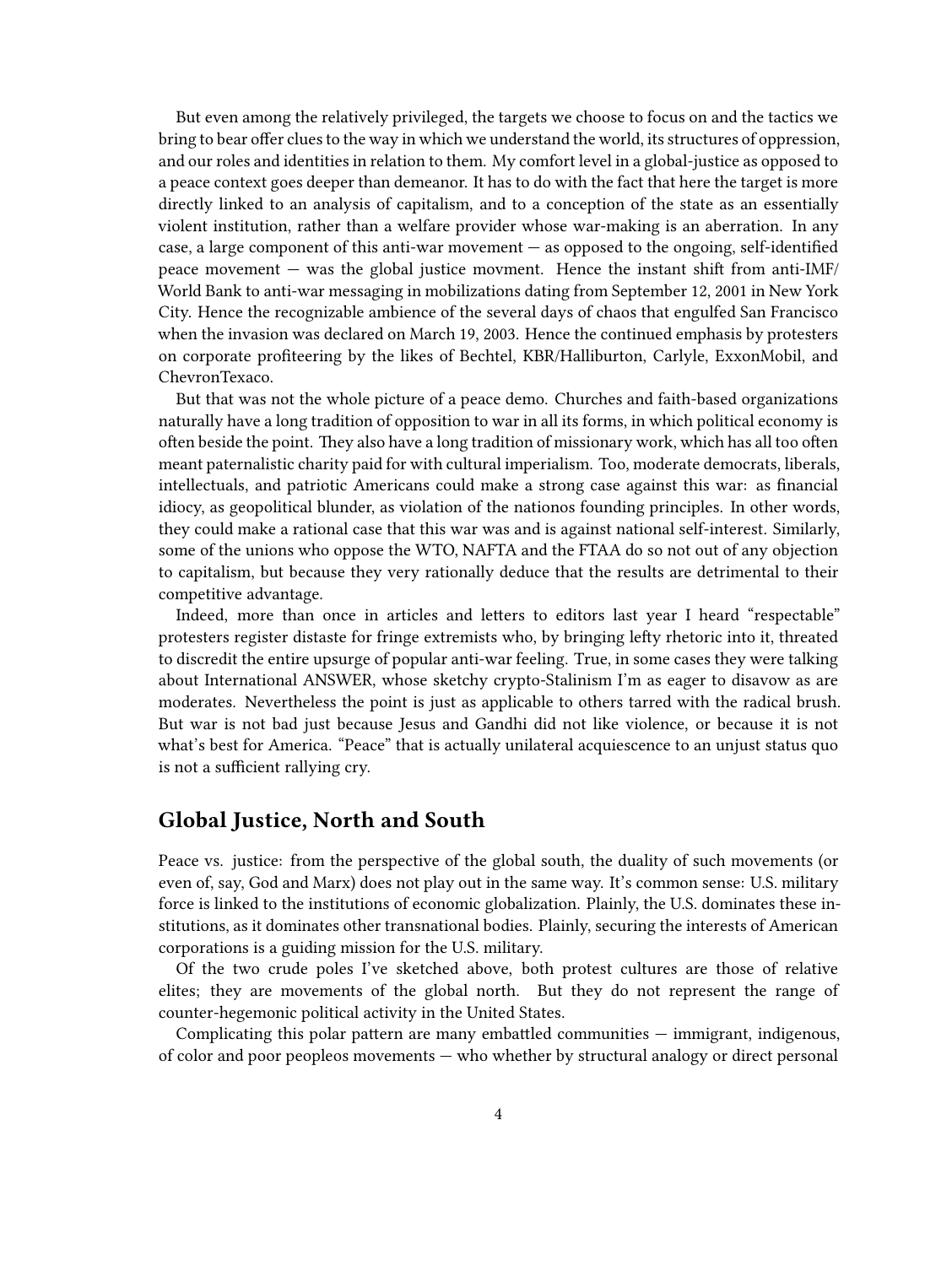connection are functionally part of the global south. When I speak of the need for horizontal solidarity between organizers of the north and south, this applies structurally to those located within the official borders of Amerika — the Coalition of Immokalee Workers, Kensington Welfare Rights Union, Desis Rising Up and Moving, to name a few — as well as beyond them.

Nevertheless, let me step across that political border for a moment to illustrate some differences between protesting in Cancun and in Miami — aside from the fact that least in Cancun the problem of disproportional whiteness was somewhat lessened. Walking in the encampamiento and eco-village set up jointly by thousands of Via Campesino organizers, UNAM students from Mexico City, and an international Green Bloc, I remember commenting in delight, "Here itos normal to be anti-capitalist!" Granted, these were self-selected populations of dissenters, but they still play a much more prominent, recognized role in mainline politics than such dissenters do in the United States. Furthermore, among indigenous campesinos, a culture of resistance to globalized capitalism and its vehicle, U.S. imperialism, is based in identification with, not alienation from, learned traditions. Theyore a source of strength. It's worth asking whether the value of our own subcultural self-images are anchored in their very oppositionality, their self-conscious marginalization, or in their actual content.

As far as the logistics of protest go, in Cancun there was room to move. In Miami all movement was forestalled, thanks to the homeland security funding and military technology that's available to U.S. police forces and not to Mexican. Eight and a half million dollars of Bushos \$87 billion appropriation for securing Iraq and the Homeland was earmarked for the FTAA meetings, and the preemptive rationale that applied here was the same as that applied in the wars on terror and Iraq: Get them before they even think of getting you. And get them hard. In the words of a colonel quoted in the Miami Herald on Nov. 21, regarding the new air strikes simultaneously being carried out in Iraq, "You crush a walnut with a sledge hammer. That's war." That's law enforcement too.

In Cancun, when 80 demonstrators infiltrated the hotel zone to blockade the road outside the conference center, government and police officials negotiated in more or less good faith for several hours in two languages until our demands were addressed. In the end, they refrained from arrest; we rode back to town on top of two buses they provided, and were triumphantly received. In Miami, at a prison solidarity rally aimed at ensuring fair treatment for those being illegally held on felony charges, we were surrounded by rows of cops in full riot gear while representatives attempted negotiation and discussion. Apparently growing bored midway through this process, the cops abruptly ordered us to disperse, after which they attacked and arrested those who had consented to leave as well as those who had refused. About 70 of us spent the night in jail. Similarly, at the previous day's action, several hundred of those targeted as the most "radical" were detained en masse and never made it to the morning rallying point.

And yet it wasnot just because of policing that we fell short of the critical mass to implement the ambitious goal of breaching the security fence around the conference center. of those who made it to the action, there simply were not enough people prepared to hold a line, let alone to advance if it meant physical confrontation with the police. The majority was willing to melt back obediently when the cops instructed them to leave an intersection, consoling themselves with a street party on a neighboring block. Later that day, after a permitted though tightly constrained labor march, the police routed the regrouped "radicals" with tear gas and rubber bullets. We had only the excuse of outrageously disproportionate physical force to assuage our pride as we retreated amid what felt was utter failure to achieve any concrete, immediate goals.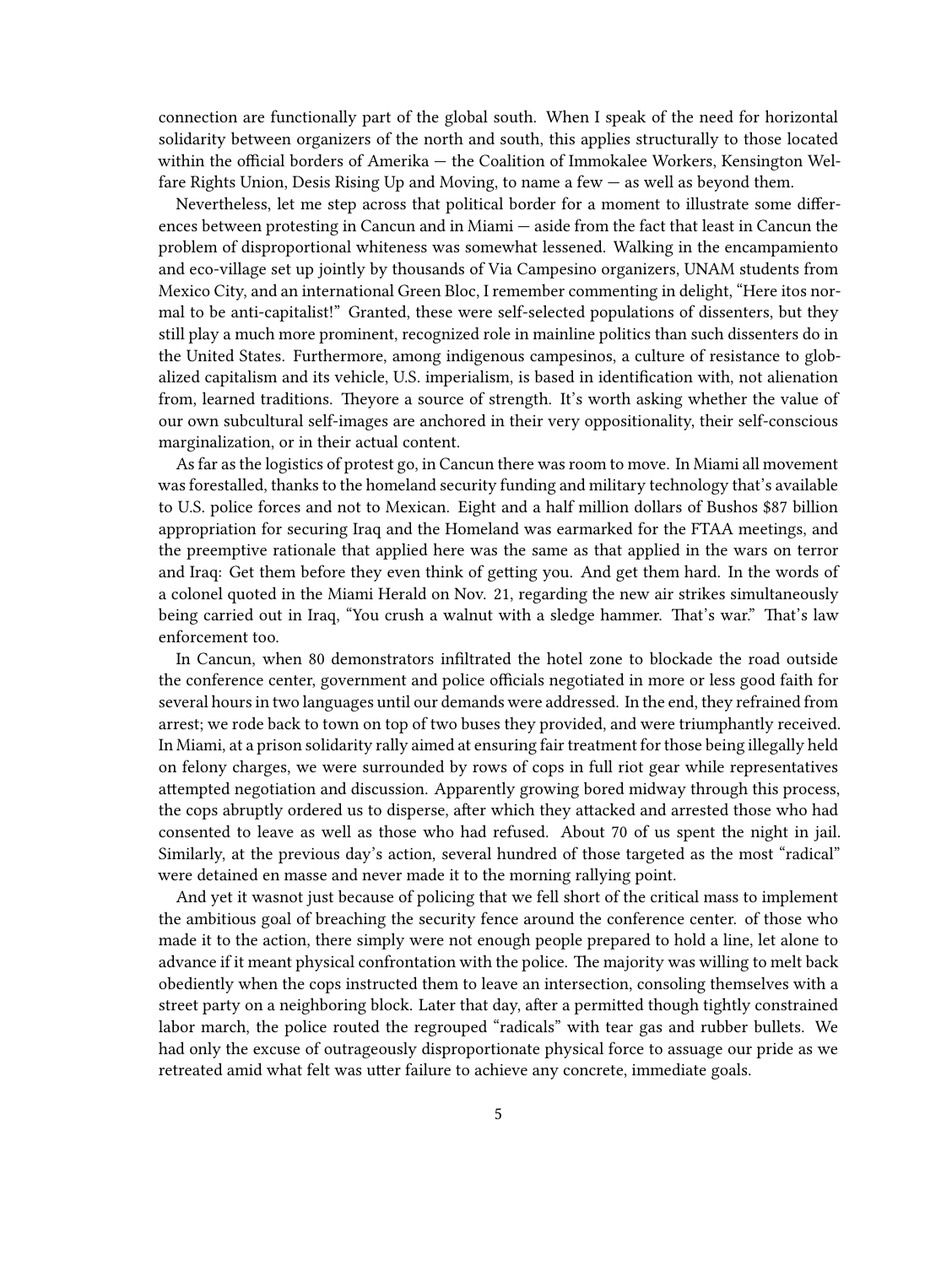In Cancun, we not only had room to move, we also had a potential critical mass of those willing to act decisively. Twice, diverse groups of people managed to take down large sectors of the security fence, with minimal police interference. Yet at a critical moment on the second occasion, the rising energy was dissipated into speeches instead of a plunge en masse through the gap. I have my own theories on how and why this happened; suffice it here to say that wherever you are, it seems that critical mass is as much a function of attitude as of gross numbers. How many people does it take to generate enough energy? And to channel it effectively? Fewer, if each individual is fully committed and empowered. The way to change that is directly related to questions of communication, dialogue and mutual intelligibility between protest cultures.

### <span id="page-5-0"></span>**Bridging the Gaps**

My goal here is not to parse the results of the trade talks, or developments in economic and military policy. But it is relevant to note that neither in the WTo nor in the FTAA negotiations is everything going in accordance with the U.S. master plan: thus the shift toward more military and unilateral approaches in U.S. international relations.

In the textbook Gramscian sense, hegemony means a form of domination in which the component of persuasion outweighs that of coercion. Correspondingly, consent outweighs resistance among those subordinated. If the level of force is being ratcheted up, whether in silencing domestic dissent, quelling international opposition, or securing access to key resources, it's a sign that hegemony is precarious, that consent is slipping. It's an indication of weakness, not strength. However, this does not mean that control is slipping — yet. only that it's being obliged to change its form.

Identification of target, like choice of tactic (whether as a philosophical or strategic good), is intrinsically linked to personal identity within a specific culture of resistance. The peace movement generally prioritizes manifestations of state power favored by the neo-con hawks: nuclear and other high-tech weaponry, open wars and military interventions. The global justice movement has generally prioritized those forms of power deployed via the neoliberal economics of monopoly and asymmetrical trade, yielding the violence of poverty and starvation.

But for maximum effectiveness, both the peace movement and the global justice movement must recognize the periodicity, and the symbiosis, of the two modes of dominance that the U.S. empire has employed. We need to see that globally it's the same as the partnership between good-cop and bad-cop. And that response offers us the same choice as that between applying for a permit to hold signs behind a blue barricade, or getting beaten and gassed from streets we claimed without permission. The question for us is whether or not to collaborate in the process that shores up the empire; whether or not to cooperate in our own policing. So when I call on privileged activists to be willing to risk higher personal stakes, what I'm saying is that in order to unseat hegemony, more of us need to take the decisive plunge toward rejecting consent.

What would this mean? For one thing, it means insisting upon a free speech that is true political participation, and not just a sanctioned pressure valve for siphoning off dangerous steam. It means taking responsible initiative. It means forging respectful allianes. Where war is concerned, it means deepening analysis beyond sympathetic liberal and/or Christian conscience, to the mechanisms of imperialism and capitalism. It means setting goals that reach beyond the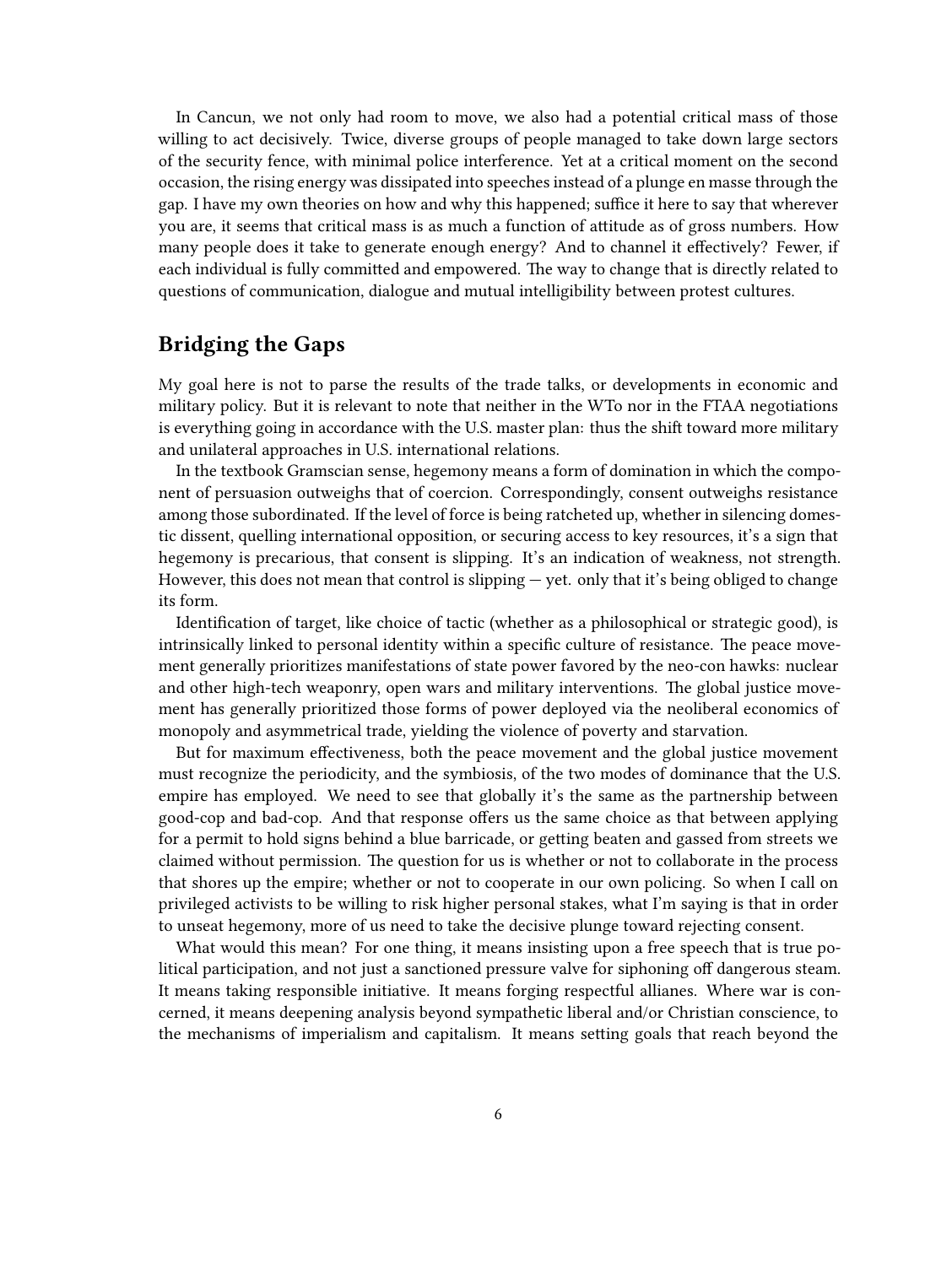amelioration of unpleasantness and the tempering of conflict, to the structural underpinnings of injustice.

For privileged organizers, it means commitment to intelligent planning and to dialogue that reaches outside the subcultural comfort zone. We need to recognize the importance of context in conditioning our tactics, and this requires the ability to locate our own personal decisions in a much wider field of vision. Strategic coalition both within this country and between countries means being aware of our positionality within the structure of the capitalist system, and within the structure of the U.S. empire. Cultures of resistance stem from the interaction of ideology with location. In other words, we make choices from within given locations, in conjunction both with those who share compatible principles but have different structural locations, as well as with those who share a location in the structure but who have different ideas about what should be done. It means maintaining horizontal communication lines to coordinate the concerted efforts of those at multiple locations.

Thatos solidarity: neither a watering-down to the lowest common denominator acceptable to the American mainstream, nor a macho appropriation of the revolutions of our neighbors. I refuse to believe that resistance is futile in this country. In this country, resistance is imperative. The immediate failure of any given action does not mean that we should give up, but rather that we should tailor our tactics to the evolving situation. The past year's conjunction of ideologies and contexts, modes of power and modes of resistance, has offered a unique learning experience. It's served to clarify and reinforce that peace is best framed as global justice, and that global justice is best framed beyond the north alone.